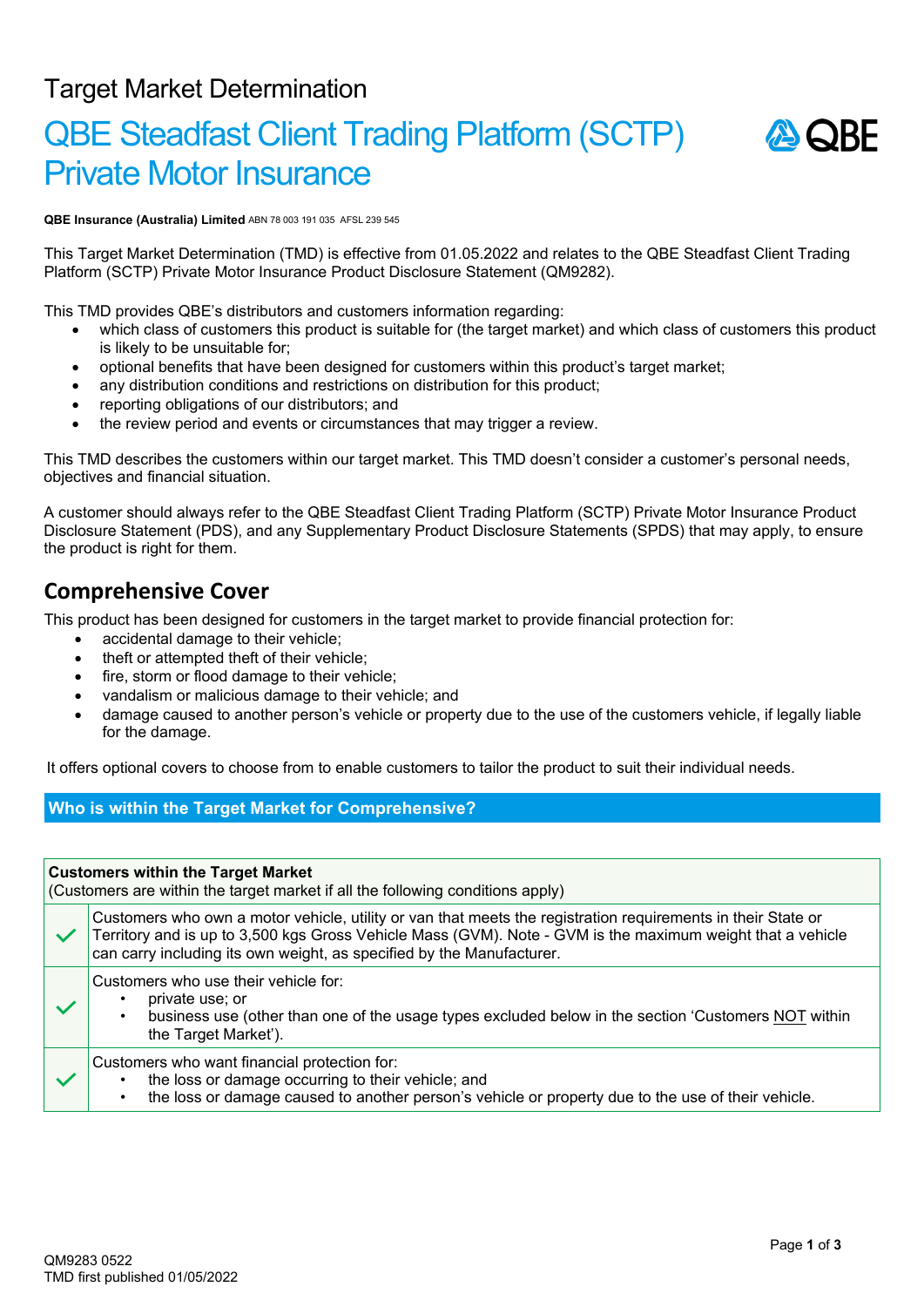| <b>Customers NOT within the Target Market</b><br>(Customers are not within the target market if any of the following conditions apply) |                                                                                                                                                                                                                                                                                                                                                                                                                   |  |  |  |
|----------------------------------------------------------------------------------------------------------------------------------------|-------------------------------------------------------------------------------------------------------------------------------------------------------------------------------------------------------------------------------------------------------------------------------------------------------------------------------------------------------------------------------------------------------------------|--|--|--|
| X                                                                                                                                      | Customers whose vehicles are not a passenger vehicle, utility or van (but are not limited to):<br>caravans;<br>٠<br>motorcycles;<br>heavy vehicles such as but not limited to buses, prime mover; or<br>$\bullet$<br>vehicles with a GVM of 3,500kgs or more.<br>$\bullet$                                                                                                                                        |  |  |  |
| X                                                                                                                                      | Customers who use their vehicle:<br>to deliver goods where the driver is being paid to do so;<br>to carry passengers where the driver is being paid to do so including any ridesharing (this does not<br>include carpooling);<br>for hire including as part of a car sharing service or platform for reward; or<br>for any competitive motor sport, contest or event where the road was closed to public traffic. |  |  |  |
| X                                                                                                                                      | Customers who want insurance for Compulsory Third Party insurance (CTP), for bodily injury cover as a result of<br>a car accident. This cover is only available under a CTP policy.                                                                                                                                                                                                                               |  |  |  |

## **Third Party Property Damage Cover**

This product has been designed for customers in the target market to provide financial protection for damage caused to another person's vehicle or property due to the use of the customer's vehicle, if legally liable for the damage.

#### **Who is within the Target Market for Third party property damage?**

#### **Customers within the Target Market**

(Customers are within the target market if all the following conditions apply) Customers who own a motor vehicle, utility or van that meets the registration requirements in their State or  $\checkmark$ Territory and is up to 3,500 kgs Gross Vehicle Mass (GVM). Note - GVM is the maximum weight that a vehicle can carry including its own weight, as specified by the Manufacturer. Customers who use their vehicle for: • private use; or • business use (other than one of the usage types excluded below in the section 'Customers NOT within the Target Market'). Customers who want financial protection for the loss or damage caused to another person's vehicle or property due to the use of their vehicle.

| <b>Customers NOT within the Target Market</b><br>(Customers are not within the target market if any of the following conditions apply) |                                                                                                                                                                                                                                                                                 |  |  |  |
|----------------------------------------------------------------------------------------------------------------------------------------|---------------------------------------------------------------------------------------------------------------------------------------------------------------------------------------------------------------------------------------------------------------------------------|--|--|--|
| X                                                                                                                                      | Customers whose vehicles are not a passenger vehicle, utility or van (but are not limited to):<br>caravans;<br>motorcycles;<br>heavy vehicles such as but not limited to buses, prime mover; or<br>vehicles with a GVM of 3,500kgs or more.<br>٠                                |  |  |  |
| X                                                                                                                                      | Customers who use their vehicle:<br>to carry passengers or goods where the driver is being paid to do so, including any ridesharing (this does<br>not include carpooling); or<br>for any competitive motor sport, contest or event where the road was closed to public traffic. |  |  |  |
| X                                                                                                                                      | Customers who want insurance for Compulsory Third-Party insurance (CTP), for bodily injury cover as a result of<br>a car accident. This cover is only available under a CTP policy.                                                                                             |  |  |  |
| $\overline{\mathsf{X}}$                                                                                                                | Customers who want financial protection for loss or damage to their vehicle.                                                                                                                                                                                                    |  |  |  |